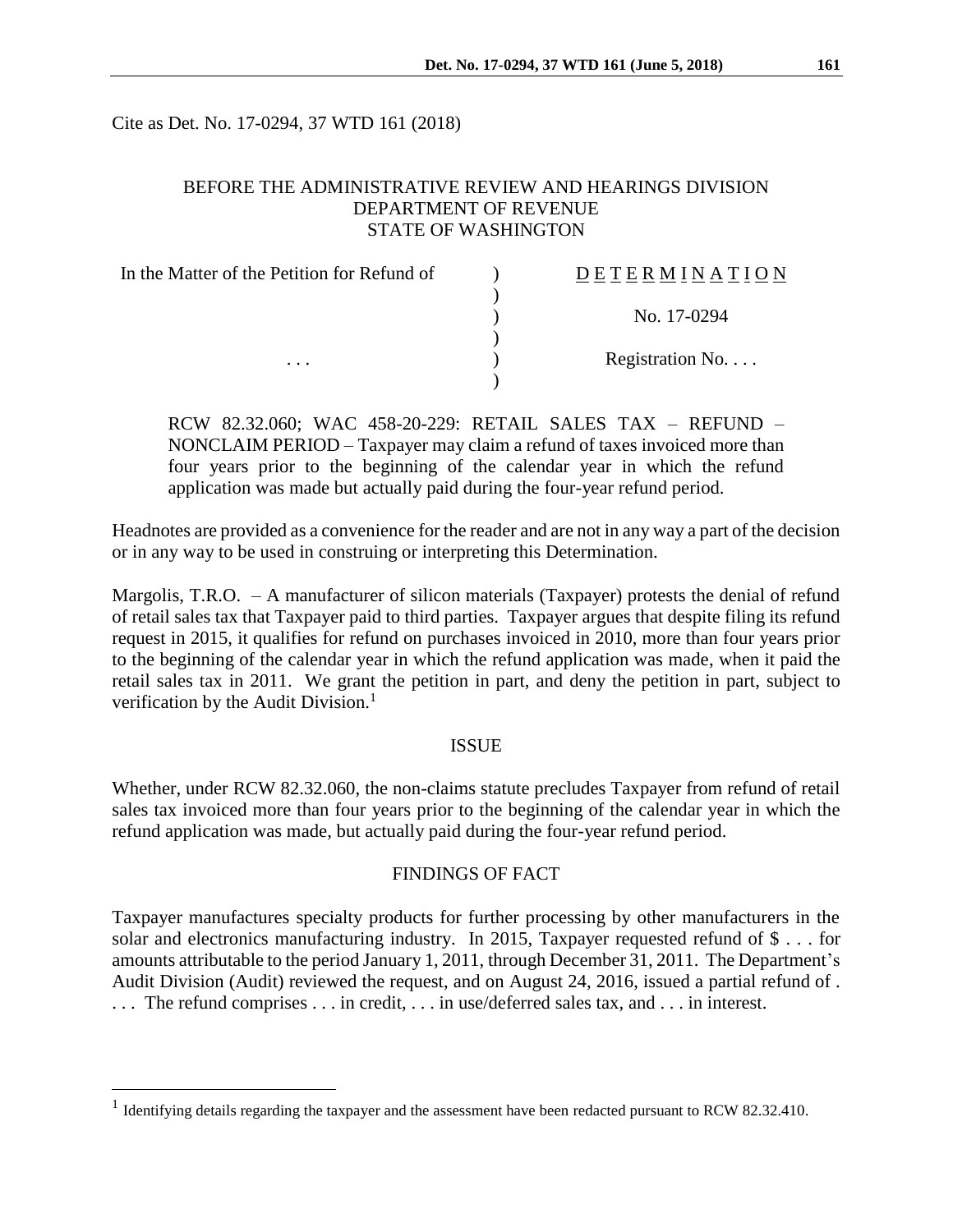Taxpayer requested refund of retail sales tax paid on certain purchases of equipment, parts, labor, and software, which is either used in an exempt operation or outside the state of Washington. Taxpayer provided declarations to substantiate that it has not and will not seek a refund of the retail sales tax from both the seller and the Department.

Taxpayer's refund request also included retail sales tax paid on purchases invoiced to Taxpayer in 2010 by sellers. The goods, rentals, or services were ordered in 2010, but generally, final payment on these transactions did not occur until 2011, including the payment of retail sales tax. Most invoiced transactions at issue were invoiced in December 2010, although a few were even earlier and appear to be open purchase orders from backordered goods. Audit denied refund of retail sales tax paid on these purchases on grounds that these purchases fall outside of the four year non-claims statute. Taxpayer protests this denial on grounds that Taxpayer did not pay the invoices until 2011, so the non-claims statute does not preclude refund.

Taxpayer provided schedules in support of its petition to show that the invoices at issue were actually paid in 2011. Schedule 1 is titled "Purchases in 2010 with Payment in 2011," and Schedule 2 is titled, "SAP Report." In a letter dated February 27, 2017, Taxpayer describes the schedules as follows:

"Schedule 1 – Purchases in 2010 with Payment in 2011" summarizes the invoices at issue with cross referenced clearing documents and payment timing information directly from the "Schedule 2 – SAP Report." Schedule 2 consists of raw data from an SAP report on the particular invoices at issue. The invoices are cross referenced from Schedule 2 as the "Invoice Number" column corresponds with "Reference" column.

We forwarded the schedules to Audit, which matched Taxpayer's payment data with the original audit data, and found that, overall, Taxpayer's data documents the payment on the particular invoices occurred in 2011. Audit notes, however, that Taxpayer is seeking refund on some invoices that Taxpayer had previously agreed were not purchases subject to refund of retail sales tax, and the schedules fail to document payment of retail sales tax on two purchases that total \$... . .

## ANALYSIS

RCW 82.32.060(1) authorizes the Department to issue refunds upon application by the taxpayer where the Department determines that taxes have been paid in excess of that properly due. WAC 458-20-229 (Rule 229) is the administrative rule regarding refunds. Rule 229(4)(b) explains that the Department will refund retail sales tax directly to a buyer in certain situations where the buyer has not received a refund from the seller. Audit agrees that Taxpayer paid taxes in excess of that properly due and qualifies for partial refund directly from the Department. The only dispute is whether Taxpayer is precluded from refund of retail sales tax paid to vendors evidenced by invoices dated prior to 2011, which is more than four years prior to the beginning of the calendar year in which Taxpayer filed the refund request.

Except where the Department and the taxpayer have executed a written waiver under RCW 82.32.050 or 82.32.100, "no refund of credit shall be made for taxes, penalties, or interest **paid**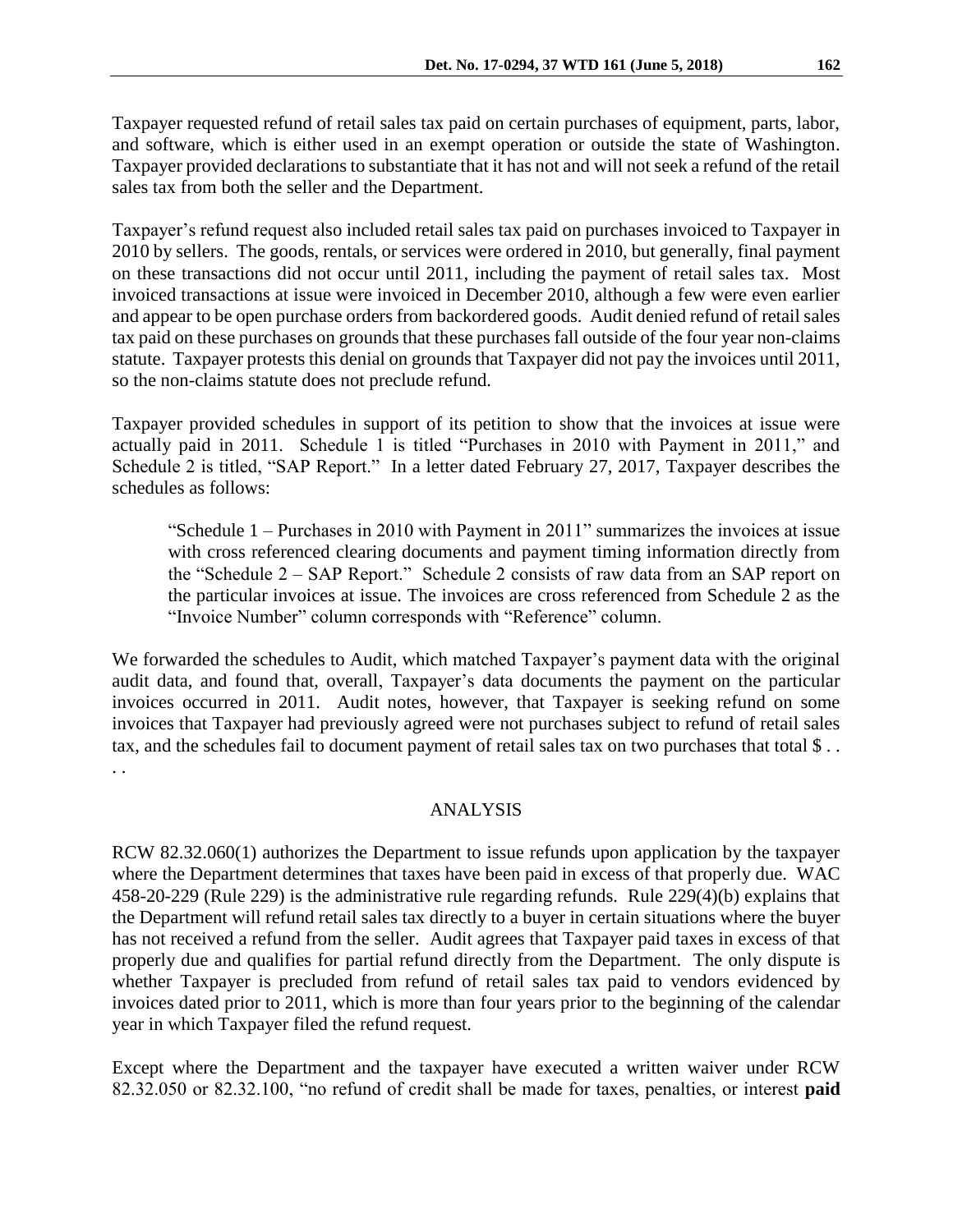more than four years prior to the beginning of the calendar year in which the refund application is made . . . ." RCW 82.32.060(1)  $\&$  (2) (emphasis added). The Department may not grant an extension of time to file a petition that would exceed the time limits in the statute. WAC 458-20-  $100(3)(b)$ .

In this matter, Taxpayer filed the refund claim in 2015. Taxpayer has provided no evidence of written waiver under RCW 82.32.050 or RCW 82.32.100 for the years in this refund request. Absent such waiver, the Department may not issue a refund of taxes paid more than four years prior to the beginning of 2015, which was January 1, 2011. Taxpayer provided records showing that the invoices at issue were paid in 2011, despite being invoiced in 2010, but Audit initially argued that "the invoicing of the tax at the time of sale would be the incidence which the customer pays the tax to the state," and disallowed refund on invoices dated prior to 2011. Audit's Petition Response, Page 6.

In determining the meaning of statutes, we must ascertain and carry out the Legislature's intent. *G-P Gypsum Corp. v. Dep't of Revenue*, 169 Wn.2d 304, 309, 237 P.3d 256 (2010); *City of Spokane v. County of Spokane*, 158 Wn.2d 661, 672-73, 146 P.3d 893 (2006). Washington courts employ a "plain meaning" approach to interpreting statutes. Where a statute's meaning is "plain on its face," we must "give effect to the plain meaning as an expression of legislative intent." *Dep't of Ecology v. Campbell & Gwinn, LLC,* 146 Wn.2d 1, 9-10, 43 P.3d 4 (2002); Det. No. 13- 0191, 33 WTD 116 (2014). The "plain meaning" of a statute "is discerned from all that the Legislature has said in the statute." *Jongeward v. BNSF R. Co.*, 174 Wn.2d 586, 594, 278 P.3d 157 (2012) (quoting *Campbell & Gwinn*, 146 Wn.2d at 9-10).

The statute at issue, RCW 82.32.060, provides that no refund shall be made for taxes "paid" more than four years prior to the beginning of the calendar year in which the refund application is made. We find that the plain meaning of the statute is that the non-claims period is relative to when the taxes were "paid" rather than when the taxpayer was billed. $2$ 

The Washington Supreme Court has held similarly. In *PACCAR, Inc. v. Dep't of Revenue,* 135 Wn.2d 301, 957 P. 2d 669 (1998), PACCAR overpaid its B&O taxes from 1977 through 1981. Following an audit of that period, in 1983, PACCAR paid a deficiency assessment representing sales, use, and B&O taxes. In 1985, PACCAR filed a refund petition for refund of the 1983 deficiency assessment taxes paid in 1983. *PACCAR,* 135 Wn.2d at 320.

The Court considered what additional amount of refund, if any, PACCAR was entitled to as a result of its 1977-1981 overpayment. The Court determined:

Under RCW 82.32.060, a taxpayer may receive a refund of excess taxes paid upon a deficiency assessment calculated for a period prior to the statutory four-year refund period if the taxpayer files a petition for refund within four years **of actual payment** of the deficiency assessment.

*Id.* at 321 (emphasis added).

 $\overline{a}$ 

<sup>&</sup>lt;sup>2</sup> We note that if there was no evidence that taxes had been paid at a different time than when the invoice was issued, the invoice date could be evidence of when the tax was paid.